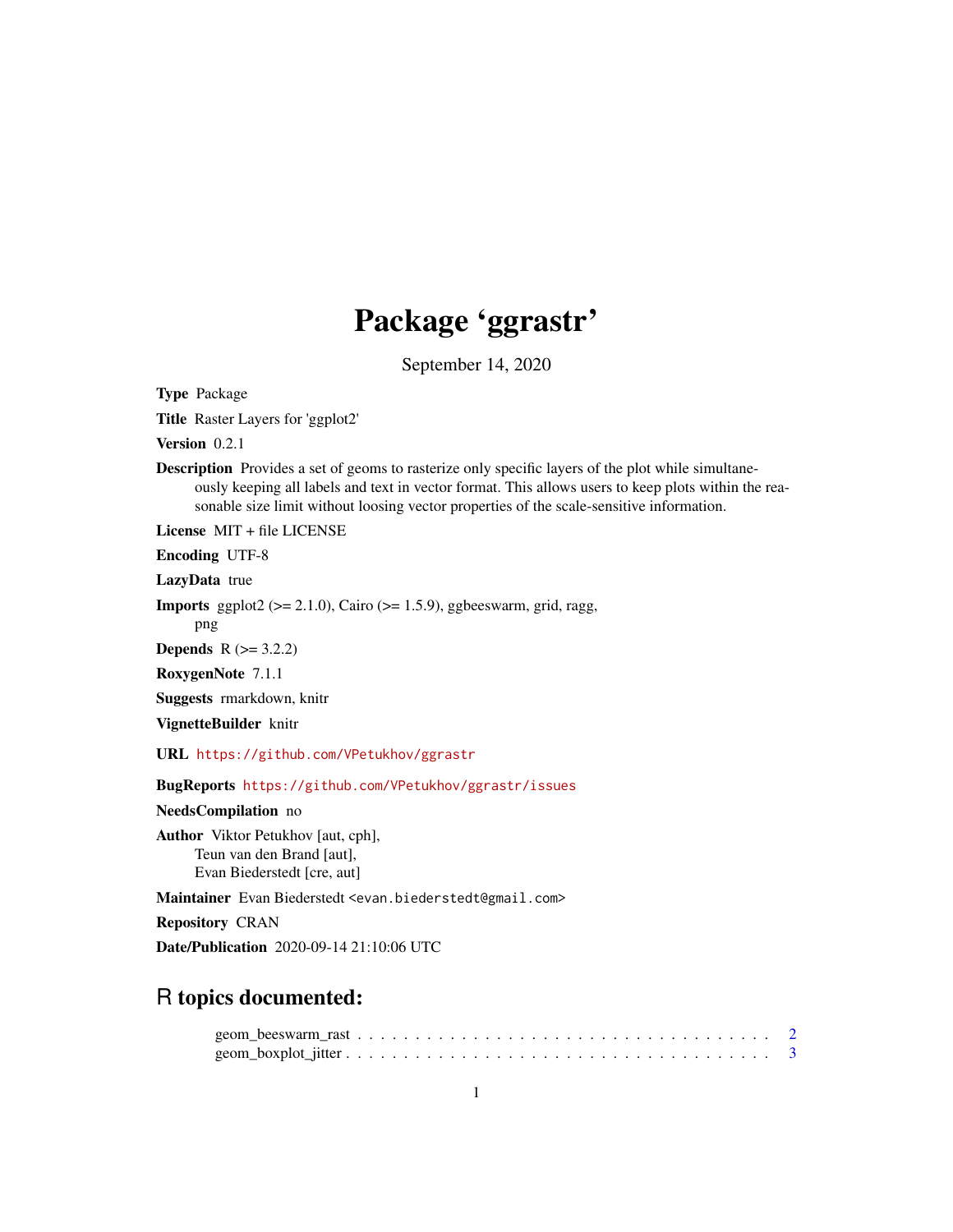<span id="page-1-0"></span>

| Index | 13 |
|-------|----|

geom\_beeswarm\_rast *This geom is similar to* [geom\\_beeswarm](#page-0-0)*, but creates a raster layer*

#### Description

This geom is similar to [geom\\_beeswarm](#page-0-0), but creates a raster layer

#### Usage

```
geom_beeswarm_rast(
 ...,
 priority = c("ascending", "descending", "density", "random", "none"),
 cex = 1,
 groupOnX = NULL,dodge.width = 0,
 raster.dpi = 300,
 dev = "cairo"
)
```
#### Arguments

| $\cdots$    | Other arguments passed on to layer (). These are often aesthetics, used to set<br>an aesthetic to a fixed value, like colour = "red" or size = 3. They may also<br>be parameters to the paired geom/stat.                                        |
|-------------|--------------------------------------------------------------------------------------------------------------------------------------------------------------------------------------------------------------------------------------------------|
| priority    | Method used to perform point layout (see ggbeeswarm::position_beeswarm)                                                                                                                                                                          |
| cex         | Scaling for adjusting point spacing (see ggbeeswarm::position_beeswarm)                                                                                                                                                                          |
| group0nX    | Should jitter be added to the x axis if TRUE or y axis if FALSE (the default<br>NULL causes the function to guess which axis is the categorical one based on the<br>number of unique entries in each) Refer to see ggbeeswarm::position_beeswarm |
| dodge.width | Amount by which points from different aesthetic groups will be dodged. This re-<br>quires that one of the aesthetics is a factor. (see ggbeeswarm::position_beeswarm)                                                                            |
| raster.dpi  | An integer of length one setting the desired resolution in dots per inch. (de-<br>fault=NULL)                                                                                                                                                    |
| dev         | A character specifying a device. Can be one of: "cairo", "ragg" or "ragg_png".<br>(default="cairo")                                                                                                                                              |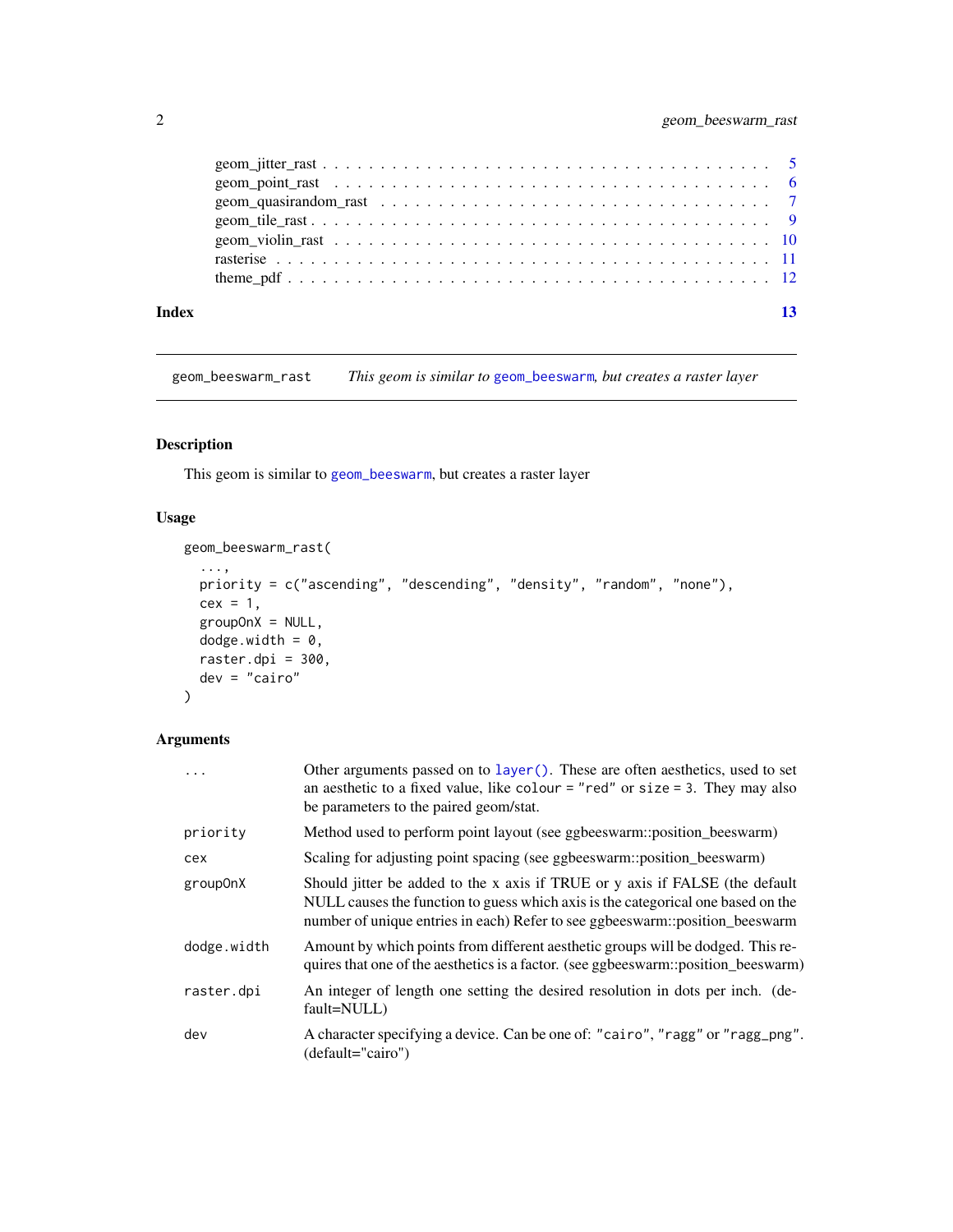```
geom_boxplot_jitter 3
```
#### Value

geom\_beeswarm plot with rasterized layer

#### Examples

```
library(ggplot2)
library(ggrastr)
```

```
ggplot(mtcars) + geom_beeswarm_rrast(aes(x = factor(cyl), y = mpg), raster.dpi = 600, cex = 1.5)
```
geom\_boxplot\_jitter *This geom is similar to* [geom\\_boxplot](#page-0-0)*, but allows to jitter outlier points and to raster points layer.*

#### Description

This geom is similar to [geom\\_boxplot](#page-0-0), but allows to jitter outlier points and to raster points layer.

#### Usage

```
geom_boxplot_jitter(
 mapping = NULL,
 data = NULL,
 dev = "cairo",
  stat = "boxplot",
  position = "dodge",
  na.rm = FALSE,
  show.legend = NA,
  inherit.aes = TRUE,
  ...,
 outlier.jitter.width = NULL,
 outlier.jitter.height = 0,
  raster.dpi = 300)
```
#### Arguments

| mapping | Set of aesthetic mappings created by aes () or aes (). If specified and inherit. aes<br>$=$ TRUE (the default), it is combined with the default mapping at the top level of<br>the plot. You must supply mapping if there is no plot mapping. |
|---------|-----------------------------------------------------------------------------------------------------------------------------------------------------------------------------------------------------------------------------------------------|
| data    | The data to be displayed in this layer. There are three options:<br>If NULL, the default, the data is inherited from the plot data as specified in the<br>call to $ggplot()$ .                                                                |
|         | A data. frame, or other object, will override the plot data. All objects will be<br>fortified to produce a data frame. See fortify() for which variables will be<br>created.                                                                  |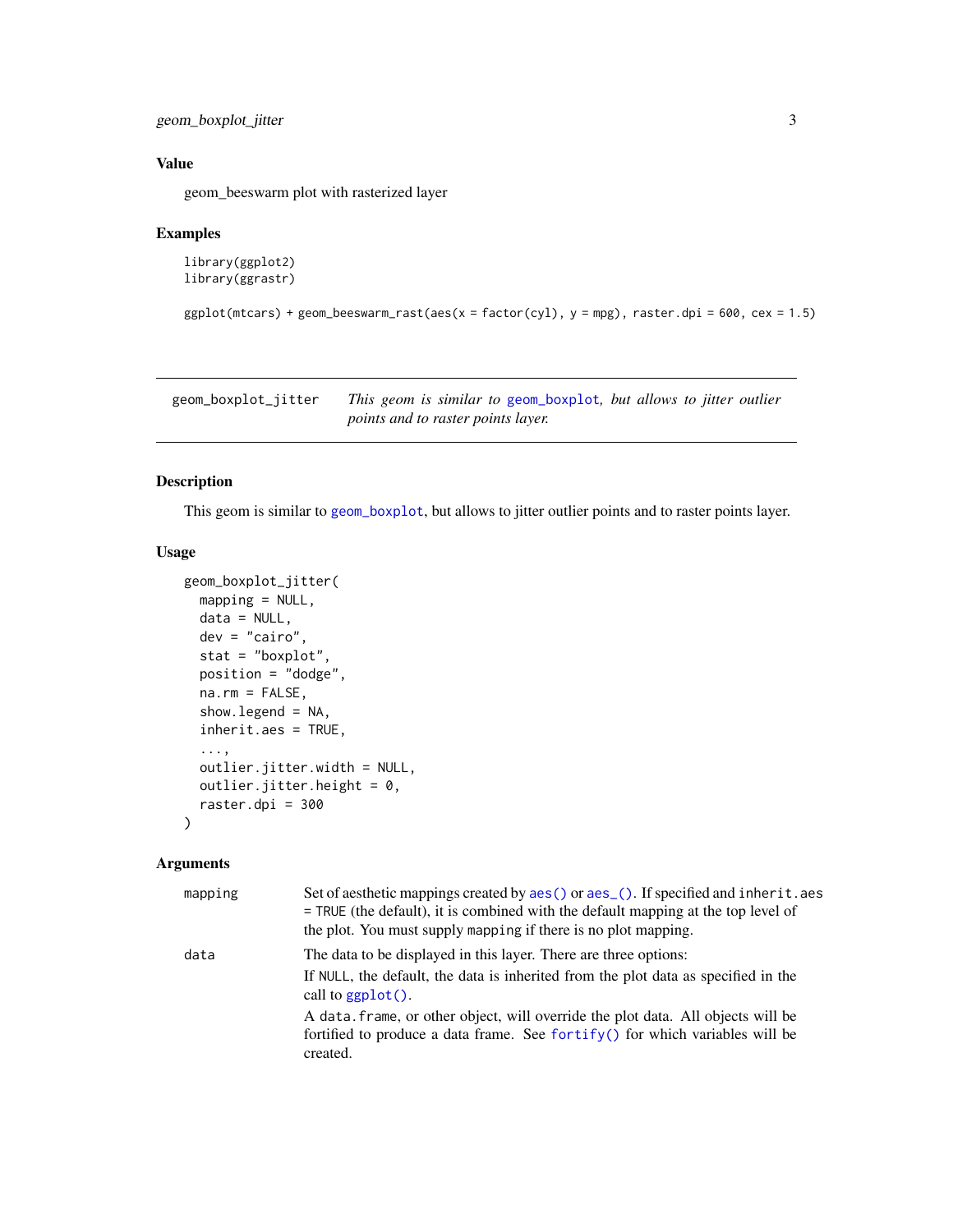<span id="page-3-0"></span>

| A character specifying a device (default="cairo"). Can be one of: "cairo",<br>dev<br>"ragg" or "ragg_png".<br>Use to override the default connection between geom_boxplot and stat_boxplot.<br>stat<br>Position adjustment, either as a string, or the result of a call to a position adjust-<br>position<br>ment function.<br>If FALSE, the default, missing values are removed with a warning. If TRUE,<br>na.rm<br>missing values are silently removed.<br>logical. Should this layer be included in the legends? NA, the default, includes if<br>show.legend<br>any aesthetics are mapped. FALSE never includes, and TRUE always includes. It<br>can also be a named logical vector to finely select the aesthetics to display.<br>inherit.aes<br>If FALSE, overrides the default aesthetics, rather than combining with them.<br>This is most useful for helper functions that define both data and aesthetics and<br>shouldn't inherit behaviour from the default plot specification, e.g. borders().<br>Other arguments passed on to layer (). These are often aesthetics, used to set<br>.<br>an aesthetic to a fixed value, like colour = "red" or size = 3. They may also<br>be parameters to the paired geom/stat.<br>outlier.jitter.width<br>Amount of horizontal jitter. The jitter is added in both positive and negative<br>directions, so the total spread is twice the value specified here (default=NULL)<br>outlier.jitter.height<br>Amount of horizontal jitter. The jitter is added in both positive and negative<br>directions, so the total spread is twice the value specified here (default=0)<br>Resolution of the rastered image (default= $300$ ). Ignored if raster == FALSE.<br>raster.dpi |  | A function will be called with a single argument, the plot data. The return<br>value must be a data. frame, and will be used as the layer data. A function<br>can be created from a formula (e.g. $\sim$ head(.x, 10)). |
|--------------------------------------------------------------------------------------------------------------------------------------------------------------------------------------------------------------------------------------------------------------------------------------------------------------------------------------------------------------------------------------------------------------------------------------------------------------------------------------------------------------------------------------------------------------------------------------------------------------------------------------------------------------------------------------------------------------------------------------------------------------------------------------------------------------------------------------------------------------------------------------------------------------------------------------------------------------------------------------------------------------------------------------------------------------------------------------------------------------------------------------------------------------------------------------------------------------------------------------------------------------------------------------------------------------------------------------------------------------------------------------------------------------------------------------------------------------------------------------------------------------------------------------------------------------------------------------------------------------------------------------------------------------------------------------------------------------------------|--|-------------------------------------------------------------------------------------------------------------------------------------------------------------------------------------------------------------------------|
|                                                                                                                                                                                                                                                                                                                                                                                                                                                                                                                                                                                                                                                                                                                                                                                                                                                                                                                                                                                                                                                                                                                                                                                                                                                                                                                                                                                                                                                                                                                                                                                                                                                                                                                          |  |                                                                                                                                                                                                                         |
|                                                                                                                                                                                                                                                                                                                                                                                                                                                                                                                                                                                                                                                                                                                                                                                                                                                                                                                                                                                                                                                                                                                                                                                                                                                                                                                                                                                                                                                                                                                                                                                                                                                                                                                          |  |                                                                                                                                                                                                                         |
|                                                                                                                                                                                                                                                                                                                                                                                                                                                                                                                                                                                                                                                                                                                                                                                                                                                                                                                                                                                                                                                                                                                                                                                                                                                                                                                                                                                                                                                                                                                                                                                                                                                                                                                          |  |                                                                                                                                                                                                                         |
|                                                                                                                                                                                                                                                                                                                                                                                                                                                                                                                                                                                                                                                                                                                                                                                                                                                                                                                                                                                                                                                                                                                                                                                                                                                                                                                                                                                                                                                                                                                                                                                                                                                                                                                          |  |                                                                                                                                                                                                                         |
|                                                                                                                                                                                                                                                                                                                                                                                                                                                                                                                                                                                                                                                                                                                                                                                                                                                                                                                                                                                                                                                                                                                                                                                                                                                                                                                                                                                                                                                                                                                                                                                                                                                                                                                          |  |                                                                                                                                                                                                                         |
|                                                                                                                                                                                                                                                                                                                                                                                                                                                                                                                                                                                                                                                                                                                                                                                                                                                                                                                                                                                                                                                                                                                                                                                                                                                                                                                                                                                                                                                                                                                                                                                                                                                                                                                          |  |                                                                                                                                                                                                                         |
|                                                                                                                                                                                                                                                                                                                                                                                                                                                                                                                                                                                                                                                                                                                                                                                                                                                                                                                                                                                                                                                                                                                                                                                                                                                                                                                                                                                                                                                                                                                                                                                                                                                                                                                          |  |                                                                                                                                                                                                                         |
|                                                                                                                                                                                                                                                                                                                                                                                                                                                                                                                                                                                                                                                                                                                                                                                                                                                                                                                                                                                                                                                                                                                                                                                                                                                                                                                                                                                                                                                                                                                                                                                                                                                                                                                          |  |                                                                                                                                                                                                                         |
|                                                                                                                                                                                                                                                                                                                                                                                                                                                                                                                                                                                                                                                                                                                                                                                                                                                                                                                                                                                                                                                                                                                                                                                                                                                                                                                                                                                                                                                                                                                                                                                                                                                                                                                          |  |                                                                                                                                                                                                                         |
|                                                                                                                                                                                                                                                                                                                                                                                                                                                                                                                                                                                                                                                                                                                                                                                                                                                                                                                                                                                                                                                                                                                                                                                                                                                                                                                                                                                                                                                                                                                                                                                                                                                                                                                          |  |                                                                                                                                                                                                                         |
|                                                                                                                                                                                                                                                                                                                                                                                                                                                                                                                                                                                                                                                                                                                                                                                                                                                                                                                                                                                                                                                                                                                                                                                                                                                                                                                                                                                                                                                                                                                                                                                                                                                                                                                          |  |                                                                                                                                                                                                                         |
|                                                                                                                                                                                                                                                                                                                                                                                                                                                                                                                                                                                                                                                                                                                                                                                                                                                                                                                                                                                                                                                                                                                                                                                                                                                                                                                                                                                                                                                                                                                                                                                                                                                                                                                          |  |                                                                                                                                                                                                                         |

#### Value

geom\_boxplot plot with rasterized layer

## Aesthetics

geom\_boxplot() understands the following aesthetics (required aesthetics are in bold):

- x *or* y
- lower *or* xlower
- upper *or* xupper
- middle *or* xmiddle
- ymin *or* xmin
- ymax *or* xmax
- alpha
- colour
- fill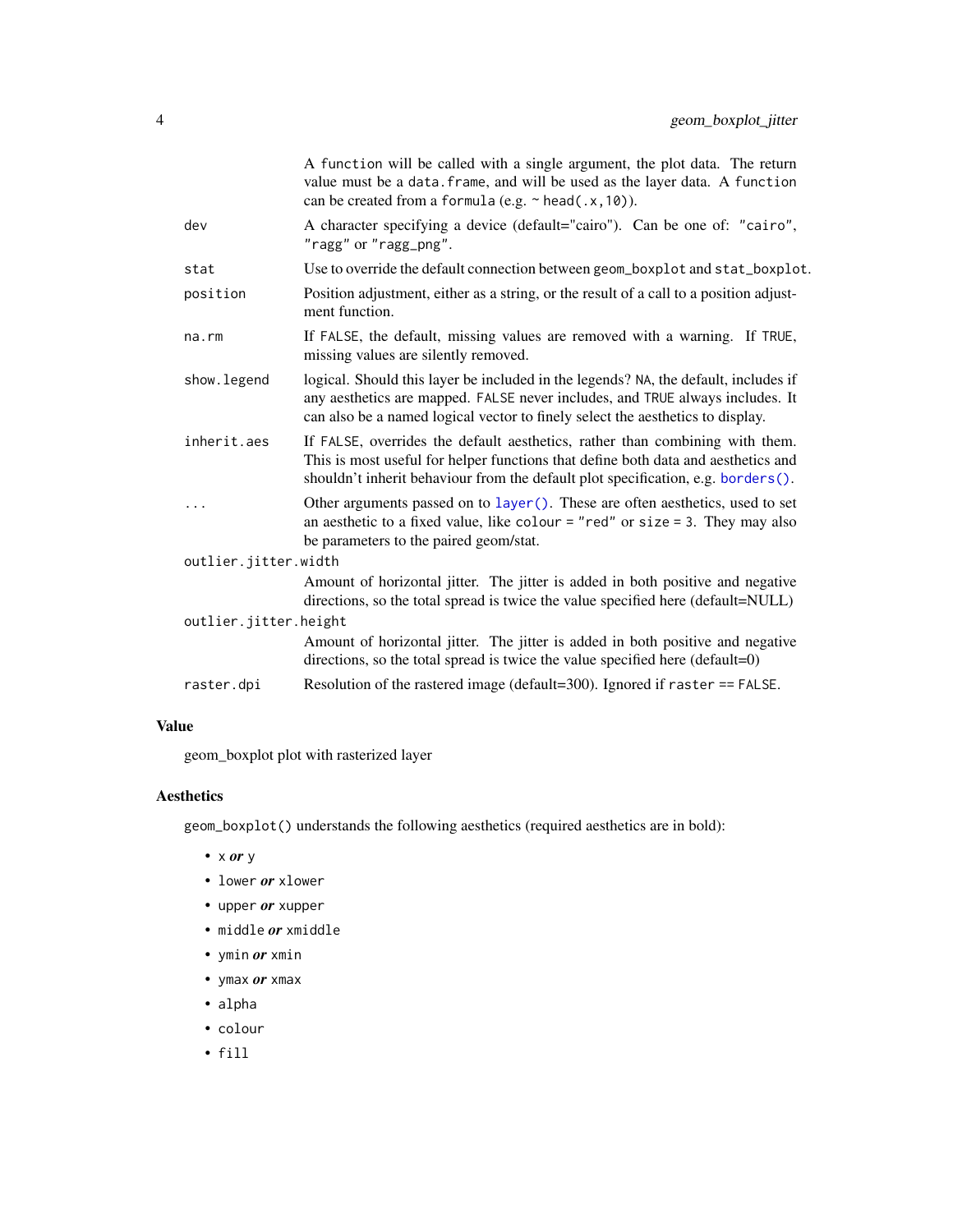#### <span id="page-4-0"></span>geom\_jitter\_rast 5

- group
- linetype
- shape
- size
- weight

Learn more about setting these aesthetics in vignette("ggplot2-specs").

#### Examples

```
library(ggplot2)
library(ggrastr)
yvalues = rt(1000, df=3)xvalues = as.factor(1:1000 %% 2)
ggplot() + geom_boxplot_jitter(aes(y=yvalues, x=xvalues), outlier.jitter.width = 0.1, raster = TRUE)
```
geom\_jitter\_rast *This geom is similar to* [geom\\_jitter](#page-0-0)*, but creates a raster layer*

#### Description

This geom is similar to [geom\\_jitter](#page-0-0), but creates a raster layer

#### Usage

```
geom_jitter_rast(..., raster.dpi = 300, dev = "cairo")
```
#### Arguments

| $\cdot \cdot \cdot$ | Other arguments passed on to layer (). These are often aesthetics, used to set<br>an aesthetic to a fixed value, like colour = "red" or size = 3. They may also<br>be parameters to the paired geom/stat. |
|---------------------|-----------------------------------------------------------------------------------------------------------------------------------------------------------------------------------------------------------|
| raster.dpi          | An integer of length one setting the desired resolution in dots per inch. (de-<br>fault=NULL)                                                                                                             |
| dev                 | A character specifying a device. Can be one of: "cairo", "ragg" or "ragg_png".<br>$(default="cairo")$                                                                                                     |

#### Value

geom\_point\_rast plot with rasterized layer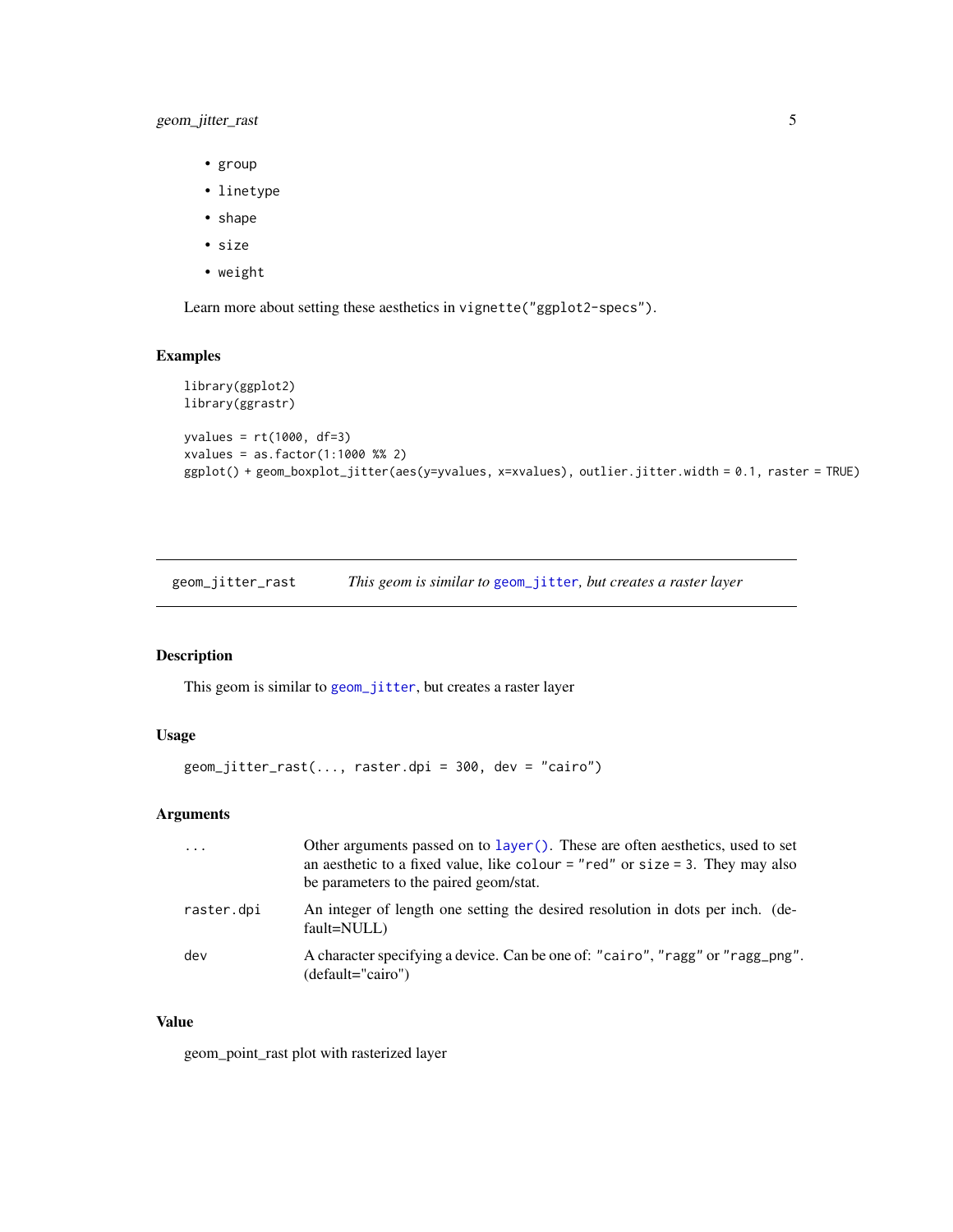#### Aesthetics

geom\_point() understands the following aesthetics (required aesthetics are in bold):

- x
- y
- alpha
- colour
- fill
- group
- shape
- size
- stroke

Learn more about setting these aesthetics in vignette("ggplot2-specs").

## Examples

```
library(ggplot2)
library(ggrastr)
ggplot(mpg) + geom_Jitter\_rast(aes(x = factor(cyl), y = hwy), raster.dpi = 600)
```

| geom_point_rast |  | This geom is similar to geom_point, but creates a raster layer |  |
|-----------------|--|----------------------------------------------------------------|--|
|                 |  |                                                                |  |

#### Description

This geom is similar to [geom\\_point](#page-0-0), but creates a raster layer

#### Usage

```
geom_point_rast(..., raster.dpi = 300, dev = "cairo")
```
## Arguments

| $\cdots$   | Other arguments passed on to layer (). These are often aesthetics, used to set<br>an aesthetic to a fixed value, like colour = "red" or size = 3. They may also<br>be parameters to the paired geom/stat. |
|------------|-----------------------------------------------------------------------------------------------------------------------------------------------------------------------------------------------------------|
| raster.dpi | An integer of length one setting the desired resolution in dots per inch. (de-<br>fault=NULL)                                                                                                             |
| dev        | A character specifying a device. Can be one of: "cairo", "ragg" or "ragg_png".<br>(default="cairo")                                                                                                       |

<span id="page-5-0"></span>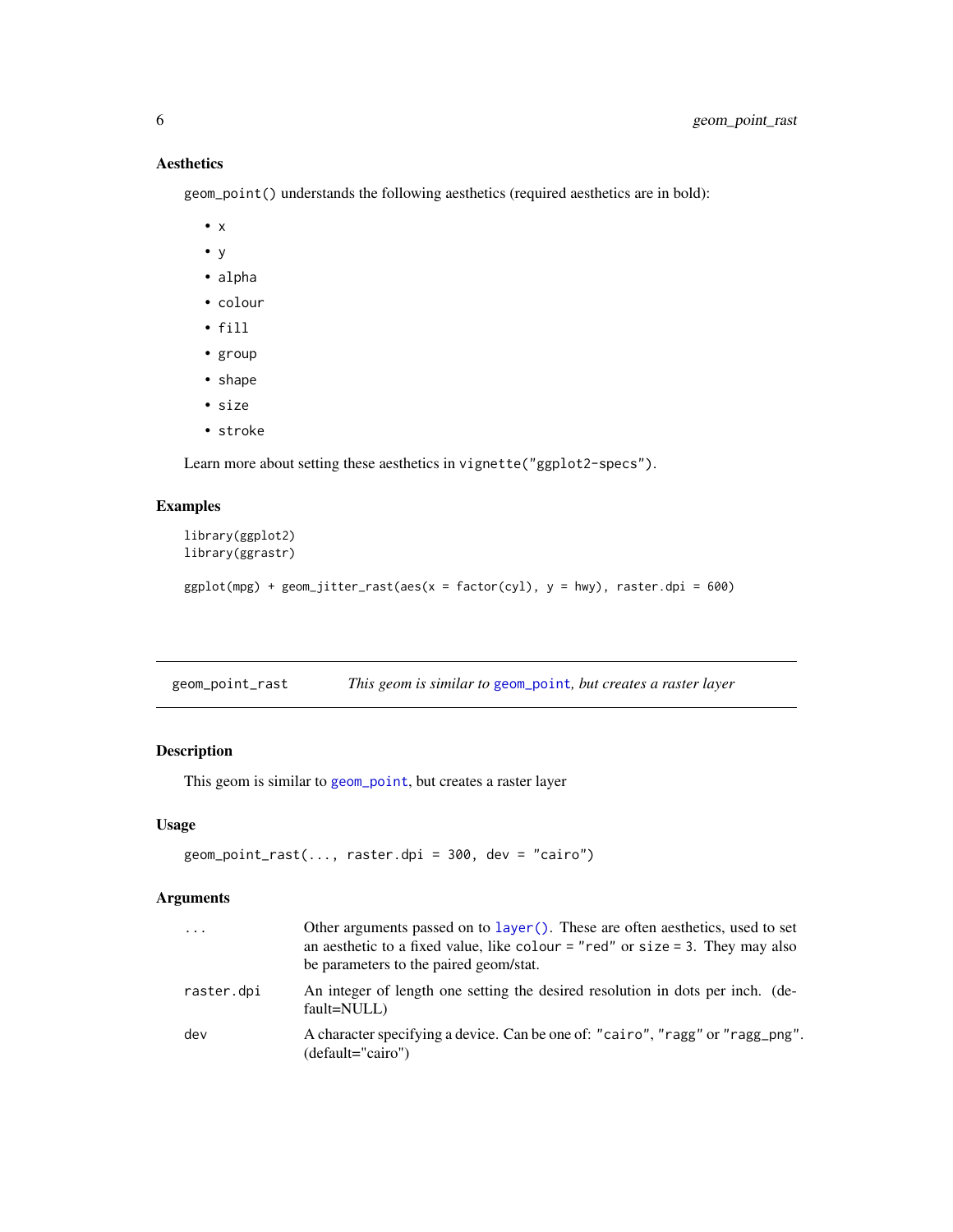#### <span id="page-6-0"></span>Value

geom\_point plot with rasterized layer

#### Aesthetics

geom\_point() understands the following aesthetics (required aesthetics are in bold):

- x
- y
- alpha
- colour
- fill
- group
- shape
- size
- stroke

Learn more about setting these aesthetics in vignette("ggplot2-specs").

#### Examples

```
library(ggplot2)
library(ggrastr)
ggplot() + geom_point_rast(aes(x=rnorm(1000), y=rnorm(1000)), raster.dpi=600)
```
geom\_quasirandom\_rast *This geom is similar to* [geom\\_quasirandom](#page-0-0)*, but creates a raster layer*

#### Description

This geom is similar to [geom\\_quasirandom](#page-0-0), but creates a raster layer

#### Usage

```
geom_quasirandom_rast(
  ...,
 width = NULL,
  varwidth = FALSE,
  bandwidth = 0.5,
  nbins = NULL,
 method = "quasirandom",
  groupOnX = NULL,dodge.width = 0,
 raster.dpi = 300,
  dev = "cairo"
)
```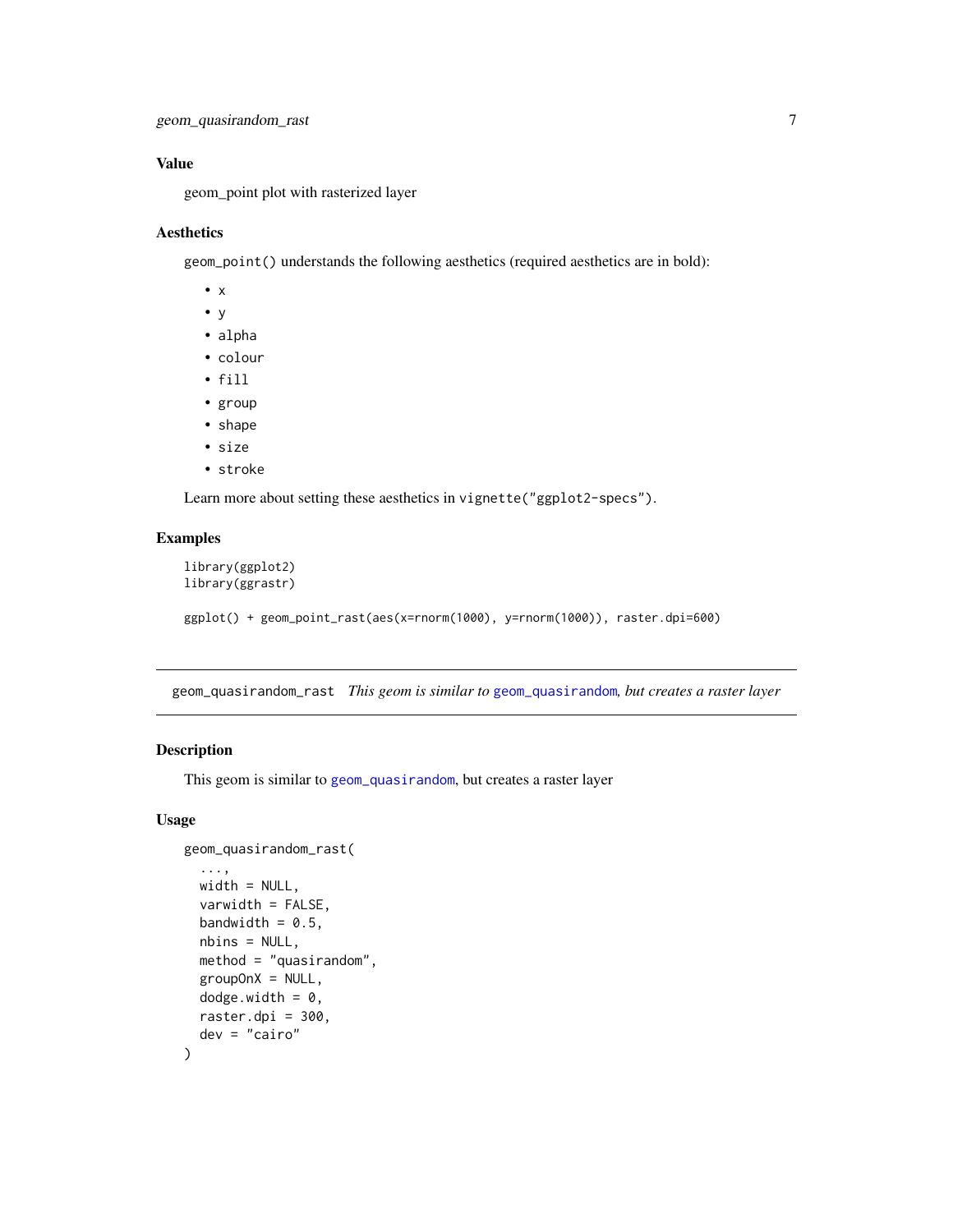#### <span id="page-7-0"></span>Arguments

|             | Other arguments passed on to layer (). These are often aesthetics, used to set<br>an aesthetic to a fixed value, like colour = "red" or size = 3. They may also<br>be parameters to the paired geom/stat.                                                                                                                                                                                                                                                        |
|-------------|------------------------------------------------------------------------------------------------------------------------------------------------------------------------------------------------------------------------------------------------------------------------------------------------------------------------------------------------------------------------------------------------------------------------------------------------------------------|
| width       | the maximum amount of spread (default: 0.4)                                                                                                                                                                                                                                                                                                                                                                                                                      |
| varwidth    | vary the width by the relative size of each group                                                                                                                                                                                                                                                                                                                                                                                                                |
| bandwidth   | the bandwidth adjustment to use when calculating density Smaller numbers (<<br>1) produce a tighter "fit". (default: 0.5)                                                                                                                                                                                                                                                                                                                                        |
| nbins       | the number of bins used when calculating density (has little effect with quasir-<br>andom/random distribution)                                                                                                                                                                                                                                                                                                                                                   |
| method      | the method used for distributing points (quasirandom, pseudorandom, smiley or<br>frowney)                                                                                                                                                                                                                                                                                                                                                                        |
| group0nX    | if TRUE then jitter is added to the x axis and if FALSE jitter is added to the<br>y axis. Prior to v0.6.0, the default NULL causes the function to guess which<br>axis is the categorical one based on the number of unique entries in each. This<br>could result in unexpected results when the x variable has few unique values<br>and so in v0.6.0 the default was changed to always jitter on the x axis unless<br>groupOnX=FALSE. Also consider coord_flip. |
| dodge.width | Amount by which points from different aesthetic groups will be dodged. This<br>requires that one of the aesthetics is a factor.                                                                                                                                                                                                                                                                                                                                  |
| raster.dpi  | An integer of length one setting the desired resolution in dots per inch. (de-<br>fault=NULL)                                                                                                                                                                                                                                                                                                                                                                    |
| dev         | A character specifying a device. Can be one of: "cairo", "ragg" or "ragg_png".<br>(default="cairo")                                                                                                                                                                                                                                                                                                                                                              |

#### Value

geom\_quasirandom plot with rasterized layer

#### Aesthetics

geom\_point() understands the following aesthetics (required aesthetics are in bold):

- x
- y
- alpha
- colour
- fill
- group
- shape
- size
- stroke

Learn more about setting these aesthetics in vignette("ggplot2-specs").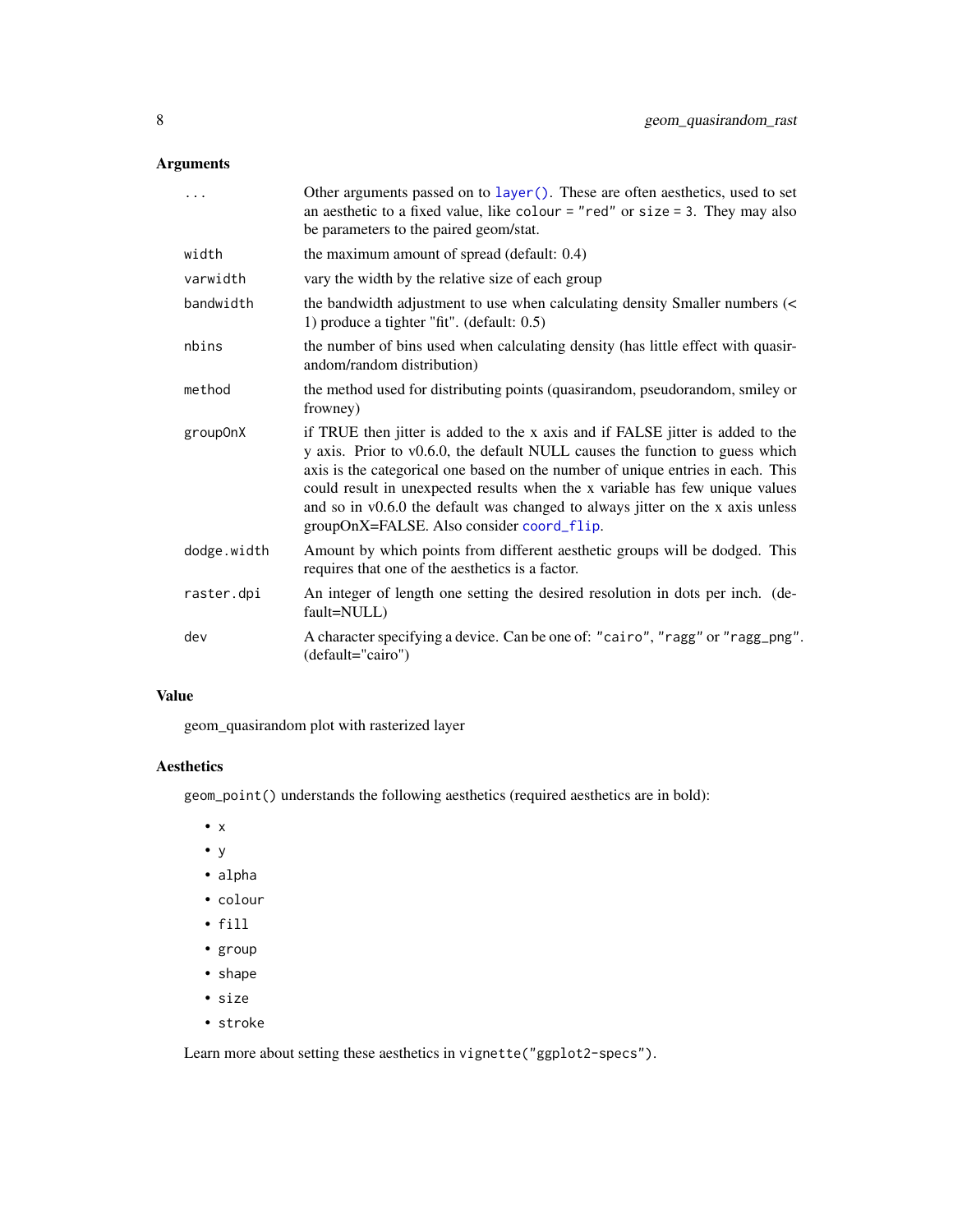<span id="page-8-0"></span>geom\_tile\_rast 9

#### Examples

```
library(ggplot2)
library(ggrastr)
```

```
ggplot(mtcars) + geom_quasirandom_rast(aes(x = factor(cyl), y = mpg), raster.dpi = 600)
```
geom\_tile\_rast *This geom is similar to* [geom\\_tile](#page-0-0)*, but creates a raster layer*

#### Description

This geom is similar to [geom\\_tile](#page-0-0), but creates a raster layer

#### Usage

```
geom\_tile\_rast(..., raster.dpi = 300, dev = "cairo")
```
#### Arguments

| $\cdots$   | Other arguments passed on to layer (). These are often aesthetics, used to set<br>an aesthetic to a fixed value, like colour = "red" or size = 3. They may also<br>be parameters to the paired geom/stat. |
|------------|-----------------------------------------------------------------------------------------------------------------------------------------------------------------------------------------------------------|
| raster.dpi | An integer of length one setting the desired resolution in dots per inch. (de-<br>fault=NULL)                                                                                                             |
| dev        | A character specifying a device. Can be one of: "cairo", "ragg" or "ragg_png".<br>$(detault="cairo")$                                                                                                     |

#### Value

geom\_tile plot with rasterized layer

#### Aesthetics

geom\_tile() understands the following aesthetics (required aesthetics are in bold):

- x
- y
- alpha
- colour
- fill
- group
- height
- linetype
- size
- width

Learn more about setting these aesthetics in vignette("ggplot2-specs").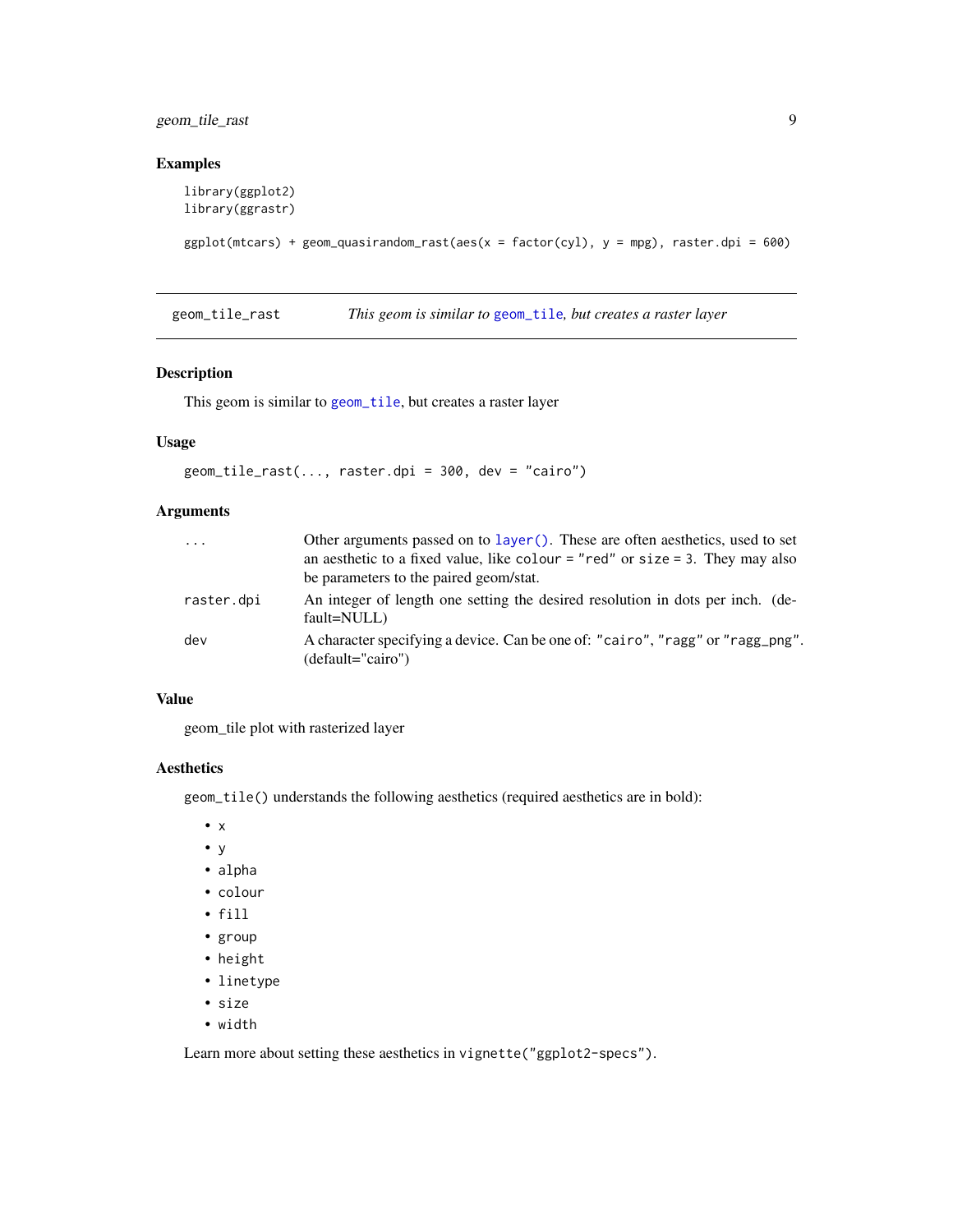#### Examples

```
library(ggplot2)
library(ggrastr)
coords <- expand.grid(1:100, 1:100)
coords$Value <- 1 / apply(as.matrix(coords), 1, function(x) sum((x - c(50, 50))^2)^0.01)
ggplot(coords) + geom_tile_rast(aes(x=Var1, y=Var2, fill=Value))
```
geom\_violin\_rast *This geom is similar to* [geom\\_violin](#page-0-0)*, but creates a raster layer*

#### Description

This geom is similar to [geom\\_violin](#page-0-0), but creates a raster layer

#### Usage

```
geom_violin_rast(..., raster.dpi = 300, dev = "cairo")
```
#### Arguments

| $\cdots$   | Other arguments passed on to layer (). These are often aesthetics, used to set<br>an aesthetic to a fixed value, like colour = "red" or size = 3. They may also<br>be parameters to the paired geom/stat. |
|------------|-----------------------------------------------------------------------------------------------------------------------------------------------------------------------------------------------------------|
| raster.dpi | An integer of length one setting the desired resolution in dots per inch. (de-<br>fault=NULL)                                                                                                             |
| dev        | A character specifying a device. Can be one of: "cairo", "ragg" or "ragg_png".<br>$(detault="cairo")$                                                                                                     |

#### Value

geom\_violin\_rast plot with rasterized layer

#### Aesthetics

geom\_violin() understands the following aesthetics (required aesthetics are in bold):

- x
- y
- alpha
- colour
- fill
- group
- linetype

<span id="page-9-0"></span>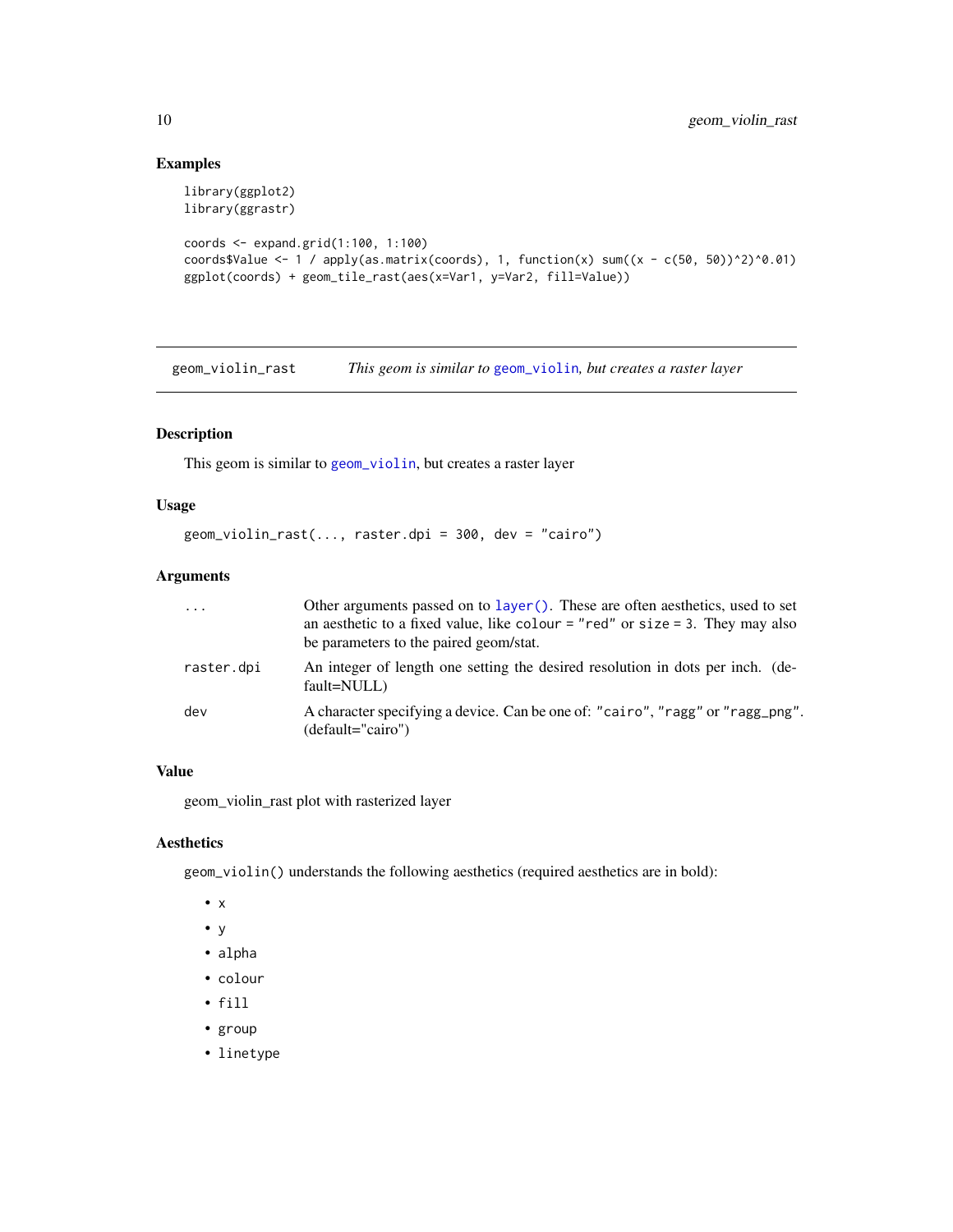#### <span id="page-10-0"></span>rasterise the contract of the contract of the contract of the contract of the contract of the contract of the contract of the contract of the contract of the contract of the contract of the contract of the contract of the

- size
- weight

Learn more about setting these aesthetics in vignette("ggplot2-specs").

## Examples

```
library(ggplot2)
library(ggrastr)
ggplot(mpg) + geom\_violin\_rast(aes(x = factor(cyl), y = hwy), raster.dpi = 600)
```

| rasterise | Rasterise ggplot layers Takes a ggplot layer as input and renders their |
|-----------|-------------------------------------------------------------------------|
|           | graphical output as a raster.                                           |

#### Description

Rasterise ggplot layers Takes a ggplot layer as input and renders their graphical output as a raster.

#### Usage

rasterise(layer, dpi = NULL, dev = "cairo") rasterize(layer, dpi = NULL, dev = "cairo")

#### Arguments

| laver | A Layer object, typically constructed with a call to a geom $\star$ () or stat $\star$ ()<br>function. |
|-------|--------------------------------------------------------------------------------------------------------|
| dpi   | An integer of length one setting the desired resolution in dots per inch. (de-<br>fault=NULL)          |
| dev   | A character specifying a device. Can be one of: "cairo", "ragg" or "ragg_png".<br>$(detault="cairo")$  |

#### Value

A modified Layer object.

#### Author(s)

Teun van den Brand <t.vd.brand@nki.nl>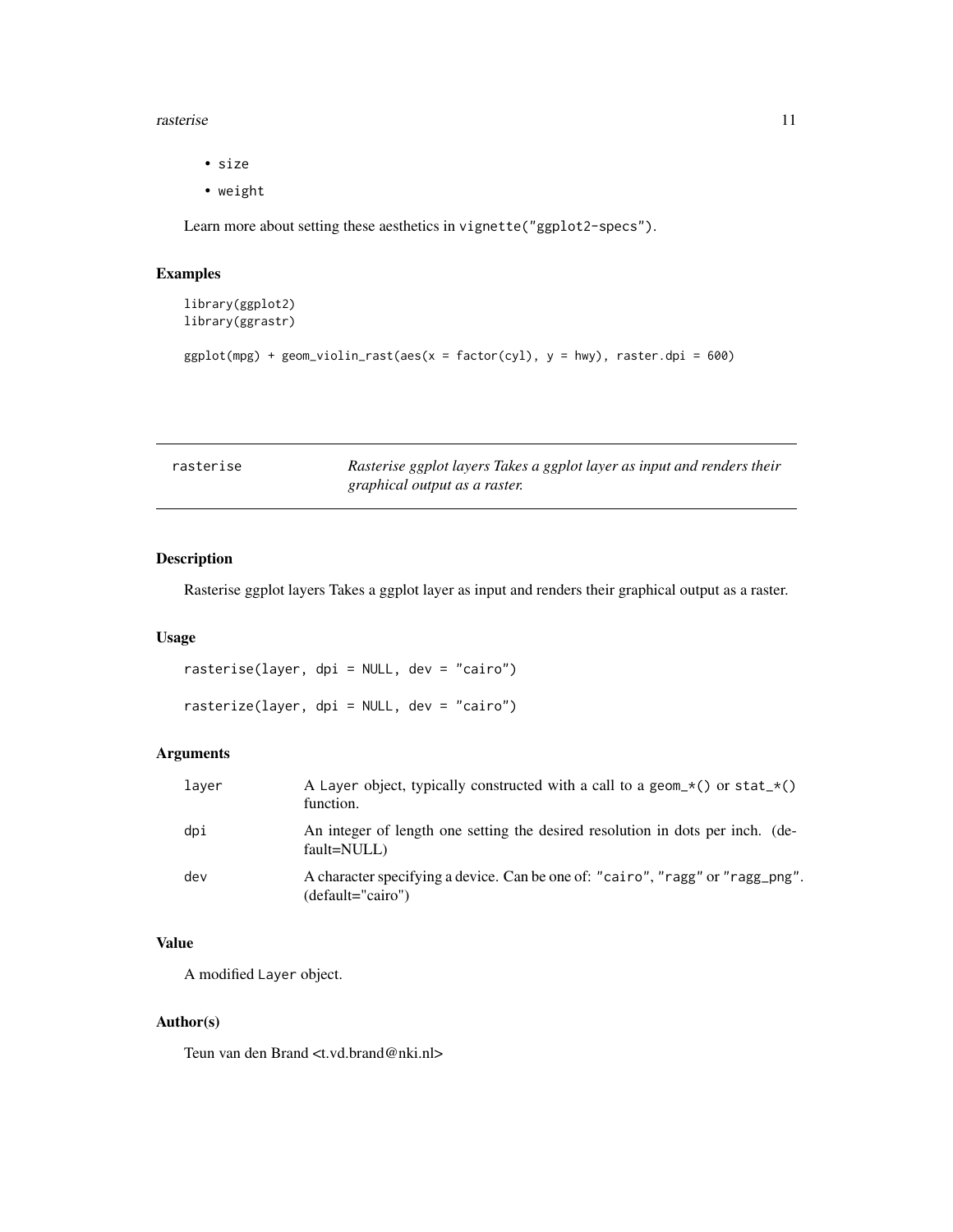#### Examples

```
require(ggplot2)
# `rasterise()` is used to wrap layers
ggplot(pressure, aes(temperature, pressure)) +
  rasterise(geom_line())
# The `dpi` argument controls resolution
ggplot(faithful, aes(eruptions, waiting)) +
  rasterise(geom_point(), dpi = 5)
# The `dev` argument offers a few options for devices
require(ragg)
ggplot(diamonds, aes(carat, depth, z = price)) +
  rasterise(stat_summary_hex(), dev = "ragg")
```
theme\_pdf *Pretty theme*

#### Description

Pretty theme

#### Usage

```
theme_pdf(show.ticks = TRUE, legend.pos = NULL)
```
#### Arguments

| show.ticks | Show x- and y-ticks.                        |
|------------|---------------------------------------------|
| legend.pos | Vector with x and y position of the legend. |

#### Value

ggplot2 with plot ticks and positioned legend

#### Examples

```
library(ggplot2)
library(ggrastr)
```

```
data = rnorm(100)colors = (1:100/100)
ggplot() + geom_point(aes(x=data, y=data, color=colors)) + theme_pdf(FALSE, legend.pos=c(1, 1))
```
<span id="page-11-0"></span>